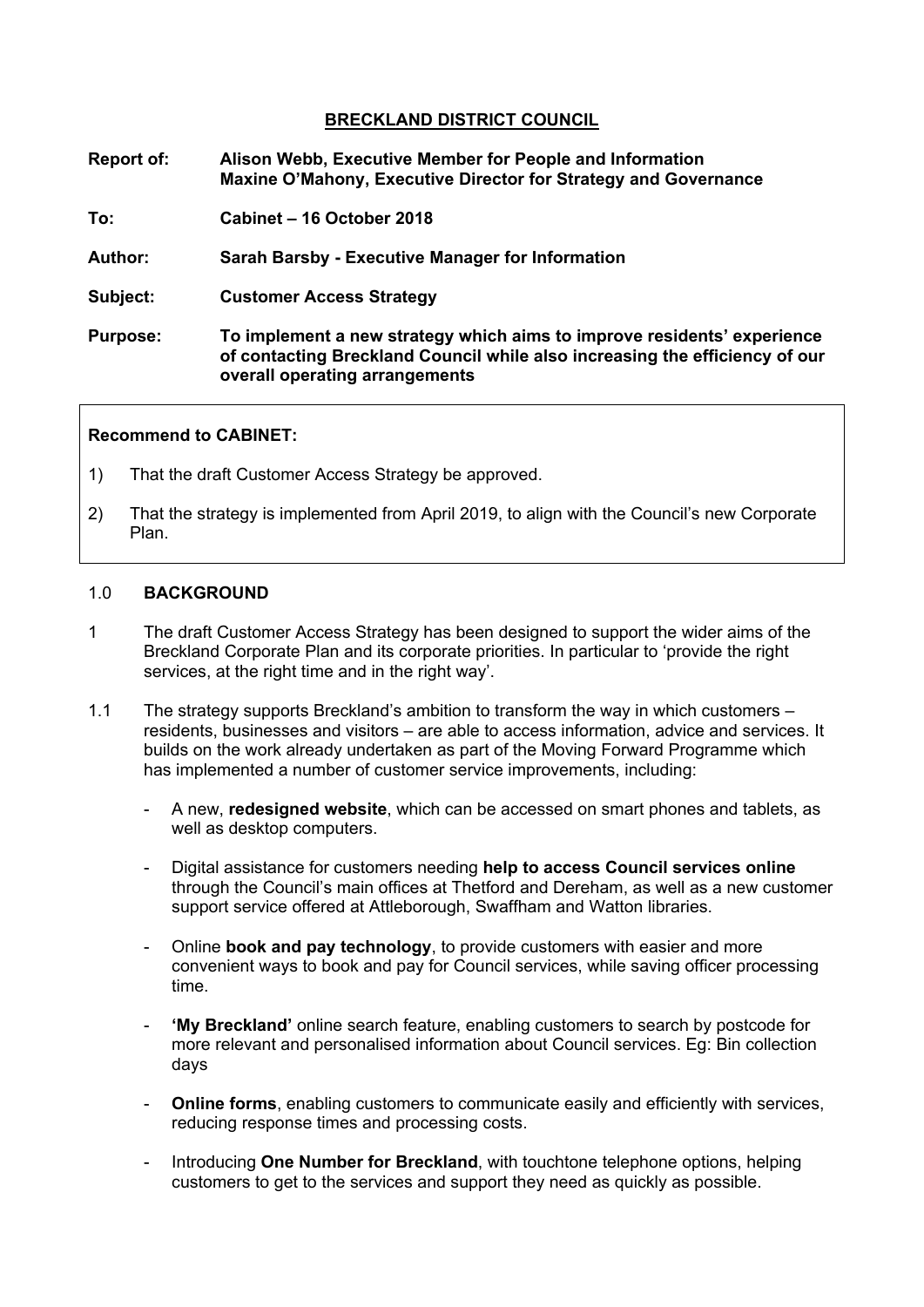- **Co-location with DWP** (Department for Work and Pensions) at the Council's Thetford and Dereham offices, to provide a more joined-up service for shared customers.

### **2 OVERVIEW AND SCRUTINY FEEDBACK**

- 2.1 The draft Customer Access Strategy was presented at a meeting of the Council's Overview and Scrutiny Commission on 17 August, where a number of comments, questions and suggested changes were raised by Members.
- 2.2 In particular, some of the suggestions resulted in a number of amendments to the strategy document. In particular, these addressed Members' feedback about the proposed prioritisation of the Council's online channels over other, more traditional methods of customer contact such as telephone and face-to-face. So whilst giving prominence to digital channels – wherever possible and for those that can access services in this way – the Council will also ensure that those customers that can't – or choose not to – go online, still have a variety of ways to contact the Council.
- 2.3 By reviewing the language of the strategy, following Members' feedback, the aim of the revised strategy is to provide greater reassurance – to Members and our customers – that all channels will continue to be offered to customers, in recognition of their different needs, digital skills and preferences.

#### **2.4 Overview and Scrutiny – final feedback**

- **2.4.1** These amendments were reviewed at a subsequent meeting of the Overview and Scrutiny Commission on 27 September, where Members agreed, subject to the changes being made, to recommend to Cabinet that:
	- 1) The draft Customer Access Strategy be approved.
	- 2) The strategy is implemented from April 2019, to align with the Council's new Corporate Plan.

## **3 STRATEGY**

3.1 The strategy seeks to create modern and relevant access arrangements which are tailored to meet the needs of all Council customers, while responding positively to the financial pressures faced by the authority and to target our most personalised contact arrangements at those who are most vulnerable or have more complex needs.

#### **3.2 Strategy ambitions**

Underpinning the strategy is a set of high level ambitions which will which will help shape the way we manage our current customer contact handling arrangements:

- To always provide the best possible customer experience
- To provide services that are built around customers' needs
- To provide online services so good people choose to use them
- To focus on those that need support the digital excluded
- To continually look to improve what we do through customer feedback
- Protect customer data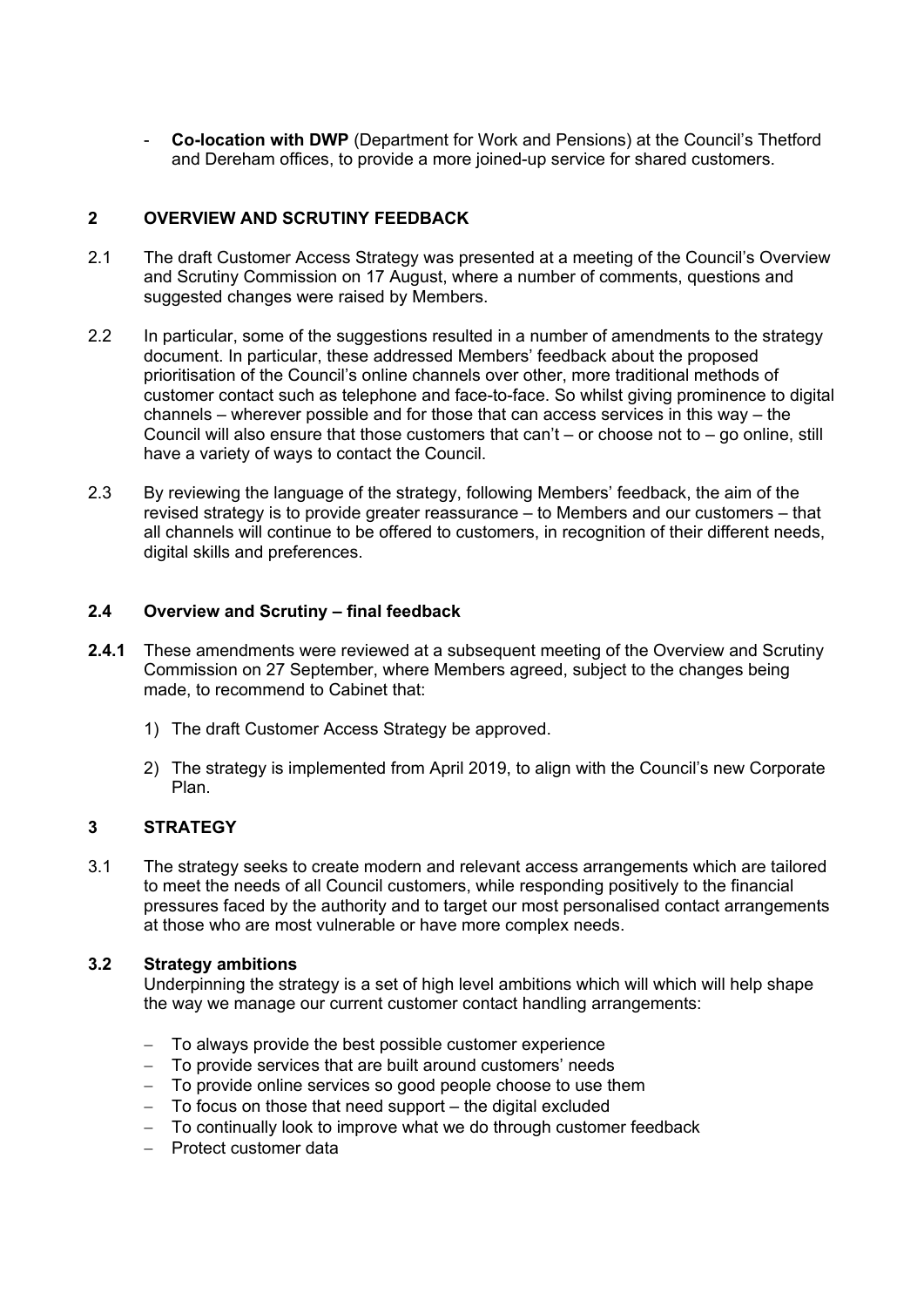The strategy proposes to set a goal to increase the number of web-based interactions from their current level of 7% of total customer interactions to 50% of total customer interactions by 2022.

#### **4 CUSTOMER INSIGHT**

4.1 One of the drivers of the strategy is the changing habits, preferences and expectations of our customers as increasingly people are embracing new technologies and using them in their everyday lives. This can be seen in the way people now manage their finances, book a holiday or do their supermarket shopping – all of which can be done at a time that suits them, quickly and conveniently, and which in the vast majority of cases, delivers what they want.

The majority of residents access the internet on a regular basis, with 86% having been online in the last three months:

- Most have the necessary connectivity to access online services with 89% having access to broadband speeds of more than 10Mb per second.
- Many (75%) also have the basic digital skills needed to benefit from online services
- 4.2 The Council believes there is potential for more of its customers to self-serve, providing the online services it offers are easy-to-access and simple to understand. Recent experience, for example, has shown the Council that more than 80% of customers will self-serve online where the service is easy-to-use and simple to understand (Eg: Garden waste online service).

As a result, the Council wants to encourage customers, wherever possible and practical, to access services and information direct from its website (i.e. self-serve) so that we can focus our resources on those who need our help the most.

4.3 The Council is particularly mindful, however, that while 75% of residents have the basic digital skills needed to access services online, a further 25% of residents who don't currently have these skills should not feel disadvantaged. These customers should be supported to either develop those skills or receive the help they need in other ways, and through a variety of different channels.

Further details of how the Council proposes to do this are set out in section 5 of this report.

#### 5.0 **STRATEGY FEATURES**

The strategy includes a number of key features, including:

#### 5.1 **Channel strategy**

The Council will give preference to online and automated services, wherever possible, while ensuring other channels are available to those that need them.

- 5.1.2 Face-to-face support will be focused on those that need it most (ie: vulnerable customers and those with complex enquiries), but still available to customers who prefer to contact us in this way.
- 5.1.3 Phone calls will be answered promptly, but not in preference to other contact channels (telephone contact will be given equal importance to, but not preference over, other contact methods).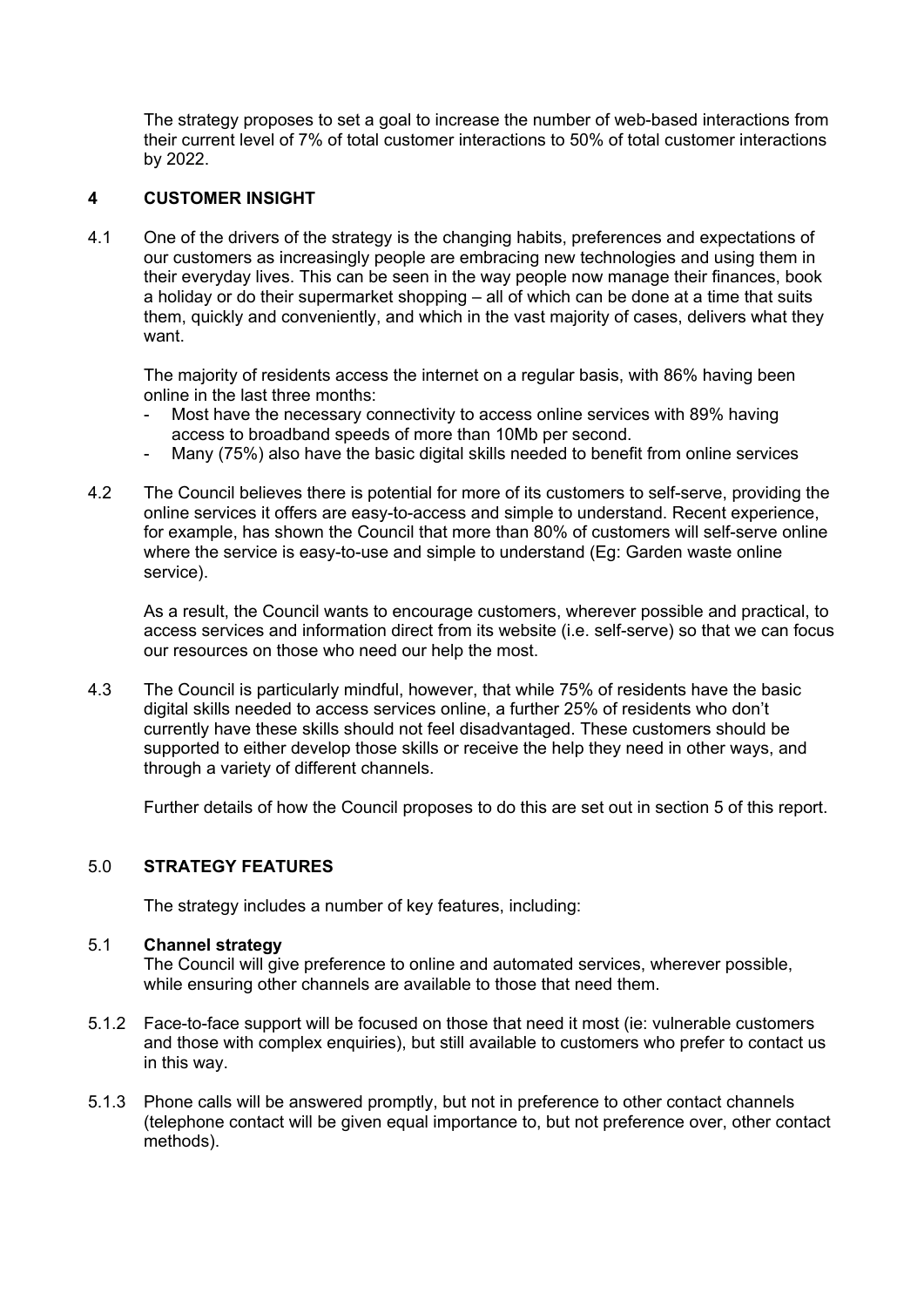5.1.4 The Council will only promote one telephone number, to help resolve the majority of issues at the first point of contact – only handing off calls to services for more complex issues.

#### 5.2 **Revised customer charter**

This sets out commitment to customers and our expectations of them. It also creates a set of standards for how we will acknowledge and respond to enquiries and requests, in a way that supports our channel strategy.

For example, for service requests and enquiries, online is the quickest channel to access services; letters take the longest. For complaints and FOIs, lengthier timescales allow for more detailed responses and often, more than one service needing to contribute information.

#### 5.3 **Set of digital design principles**

These align to government best practice standards and have been developed so that all council departments and their staff are signed up to working in a consistent way when reviewing or redesigning services.

#### 5.4 **Digital Inclusion Strategy**

This proposes how we will work with partners to improve the digital skills of our residents, as this will be critical to achieving the strategy's vision.

For example, in addition to the face-to-face support available at the Council's Thetford and Dereham offices, customer support is also being provided in Attleborough, Watton and Swaffham libraries, where customers are being supported to develop their digital skills and awareness to access information and services online.

The Council is also committing £50,000 from its Community Project Fund to offer a digital skills training programme to upskill residents and help them access better employment opportunities.

For those customers who feel unable or unwilling to increase their digital skills, access to all council services remains available by contacting the Council by telephone.

#### 6.0 **OPTIONS**

- 6.1 Approve the Customer Access Strategy, and that it be implemented from April 2019 to align with the Council's new Corporate Plan.
- 6.2 Propose changes to the Customer Access Strategy.
- 6.3 Do nothing

#### 7.0 **REASONS FOR RECOMMENDATION(S)**

7.1 The strategy sets out a clear plan for making best use of Council resources to meet the needs of its customers, achieving value for money for the Council and its residents.

Not only does the strategy aim to improve services, it also anticipates a reduction in costs over the three-year period, through increased productivity, automation of service processes, and as more customers seek to access Council services online.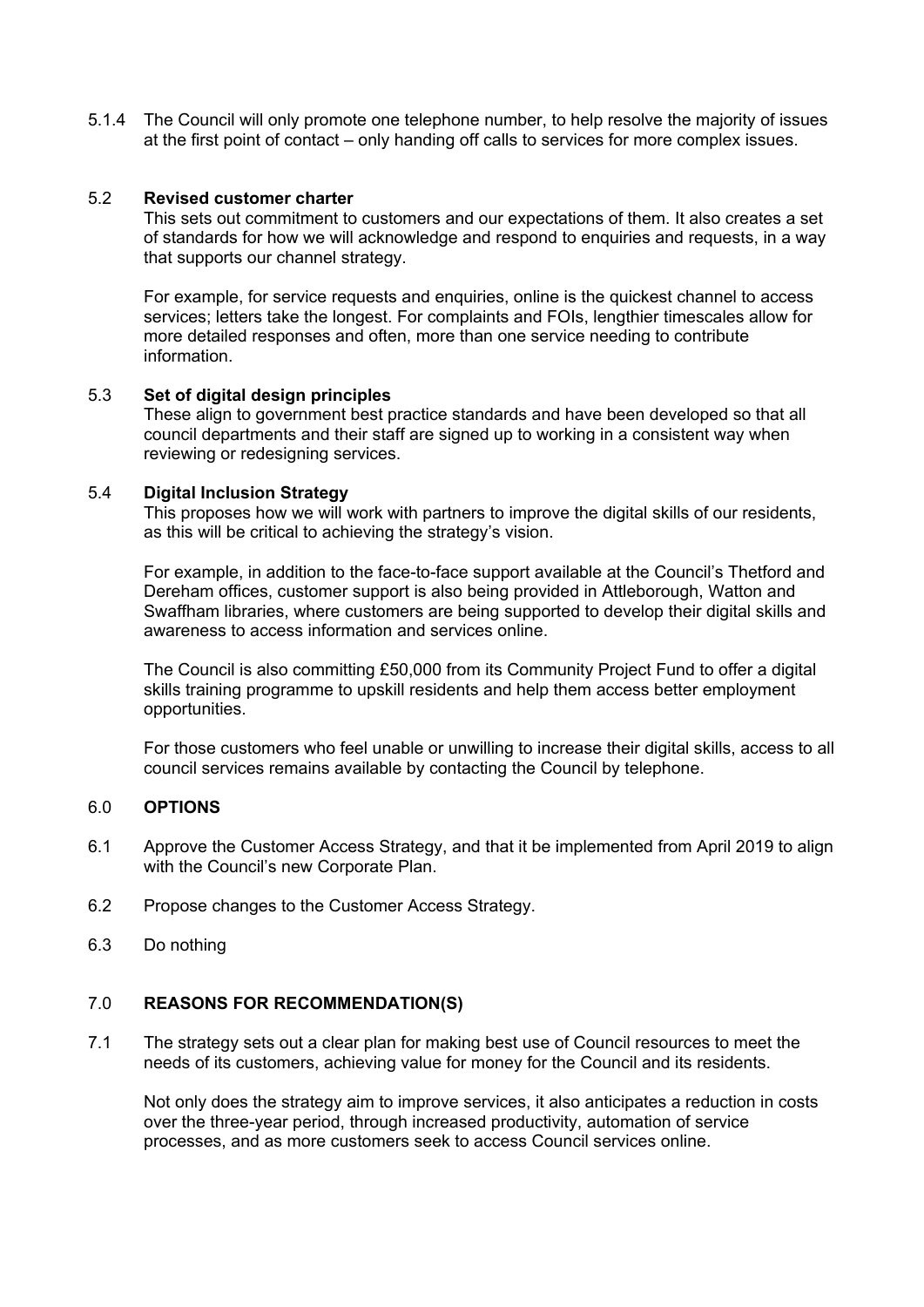#### 8.0 **EXPECTED BENEFITS**

- 8.1 By providing quicker and more efficient access to information, advice and services through digital channels, the Council will be able to provide an improved customer experience.
- 8.2 As more customers choose and expect to transact with the Council via its website, the Council anticipates being able to make significant savings to its customer service operations.
- 8.3 More personalised support for vulnerable customers, or those with complex enquiries, by offering appointments at a time that suits them.
- 8.4 Providing digital support to build customers' skills and confidence, enabling them to access online services.

#### 9.0 **IMPLICATIONS**

In preparing this report, the report author has considered the likely implications of the decision - particularly in terms of Carbon Footprint / Environmental Issues; Constitutional & Legal; Contracts; Corporate Priorities; Crime & Disorder; Equality & Diversity/Human Rights; Financial; Health & Wellbeing; Reputation; Risk Management; Safeguarding; Staffing; Stakeholders/Consultation/Timescales; Transformation Programme; Other. Where the report author considers that there may be implications under one or more of these headings, these are identified below.

#### **9.1 Corporate Priorities**

The strategy supports the Council's Corporate Plan priority of 'providing the right service, in the right way at the right time' by providing easy access to information, advice and support through multiple access channels.

# **9.2 Equality and Diversity / Human Rights**

- Residents, businesses and visitors will continue to be able to contact the Council by any of the following channels:
	- Web
	- Telephone
	- Post or email
	- Face-to-face
	- Social media

And the Council will contact them by web chat, telephone, post, email and social media.

#### 9.2.2 Web:

Breckland Council's website aims to conform to Level AA of the web content accessibility guidelines of the World Wide Web Consortium (W3C) which particularly considers protected groups, including people with disabilities.

Breckland Council's website also features the option of a 'Recite Me' toolbar, which makes content more accessible with reading and translation support. Text can also be downloaded as an MP3 audio file.

Residents with hearing or visual impairments can view the website content in extra-large font/text to assist people with visual impairments, and sound/audio buttons are designed to benefit those with hearing impairments.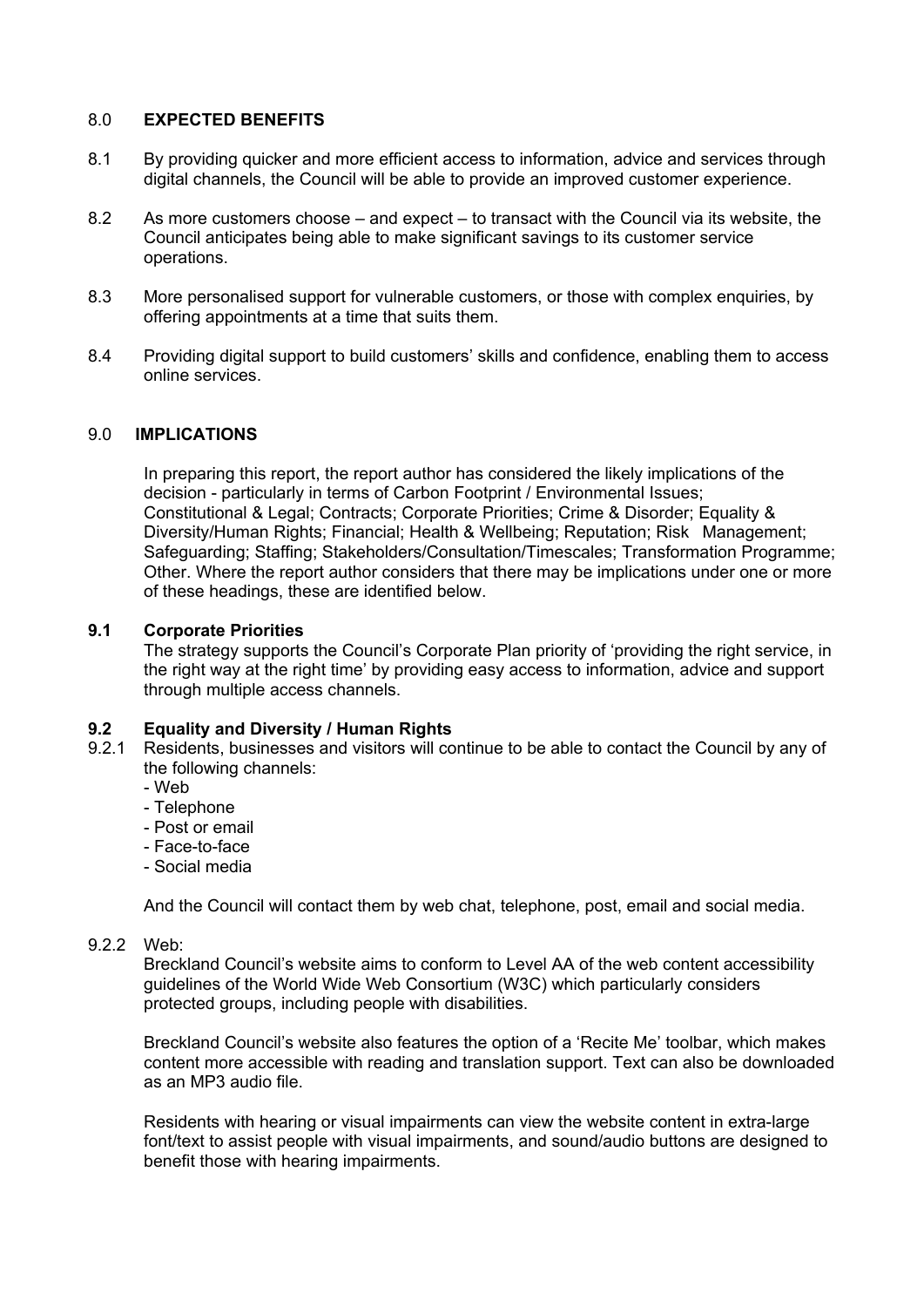The carers (including family and friends) of older frail residents and of children and young people will benefit from transacting and finding out about services online. Many carers try to balance caring with work and careers and they will be able to access the Council 24:7.

#### 9.2.3 Telephone:

While the strategy aims to encourage more residents to contact the Council online, it does not reduce or change residents' access to telephone contact channels to raise queries or access services. It aims to improve the current service by reducing customer demand for this channel, and therefore will be of benefit to all groups who continue use this as a way of contacting the Council.

#### 9.2.4 Face-to-face:

Face-to-face services will be reconfigured to provide greater access to self-serve facilities and support to use these.

Face-to-face appointments will continue to be available for those who feel they need them (Eg: for more complex enquiries and more vulnerable customers) at Dereham and Thetford five days a week. And at Attleborough, Watton and Swaffham libraries, face-to-face support is currently offered two half-days a week at each location.

#### 9.3 **Financial**

The strategy also takes account of the increasing financial pressures faced by local Government and the need for all councils – including Breckland Council – to ensure they are delivering services as cost-effectively as possible.

The delivery of this strategy is closely linked to the ICT and Digital Strategy 2019-2022 and its associated Digital Work Programme. Initial high-level workings indicate that a saving of approximately £70,000 by the end of year 3 could be achieved if the Council meets its target of 50% of customers contacting them via digital means.

#### **9.4 Staffing**

9.4.1 No staffing implications at this time, although a service review will be required in order to implement the strategy.

#### 9.5 **Constitution/Legal**

The Customer Access Strategy does not form part of the Council's policy framework, and is consistent with the Council's Corporate Plan. There are no direct financial or staffing implications at this stage. As such, this is an executive decision which falls to the Cabinet to determine.

Certain subsequent decisions, such as the service review which affects staffing, will require Council approval.

#### 10.0 **WARDS/COMMUNITIES AFFECTED**

10.1 All wards are affected by the strategy.

#### **11.0 ACRONYMS**

- 11.1 W3C World Wide Web Consortium
- 11.2 DWP Department for Work and Pensions

#### **Lead Contact Officer**

Name and Post: Sarah Barsby – Executive Manager for Information